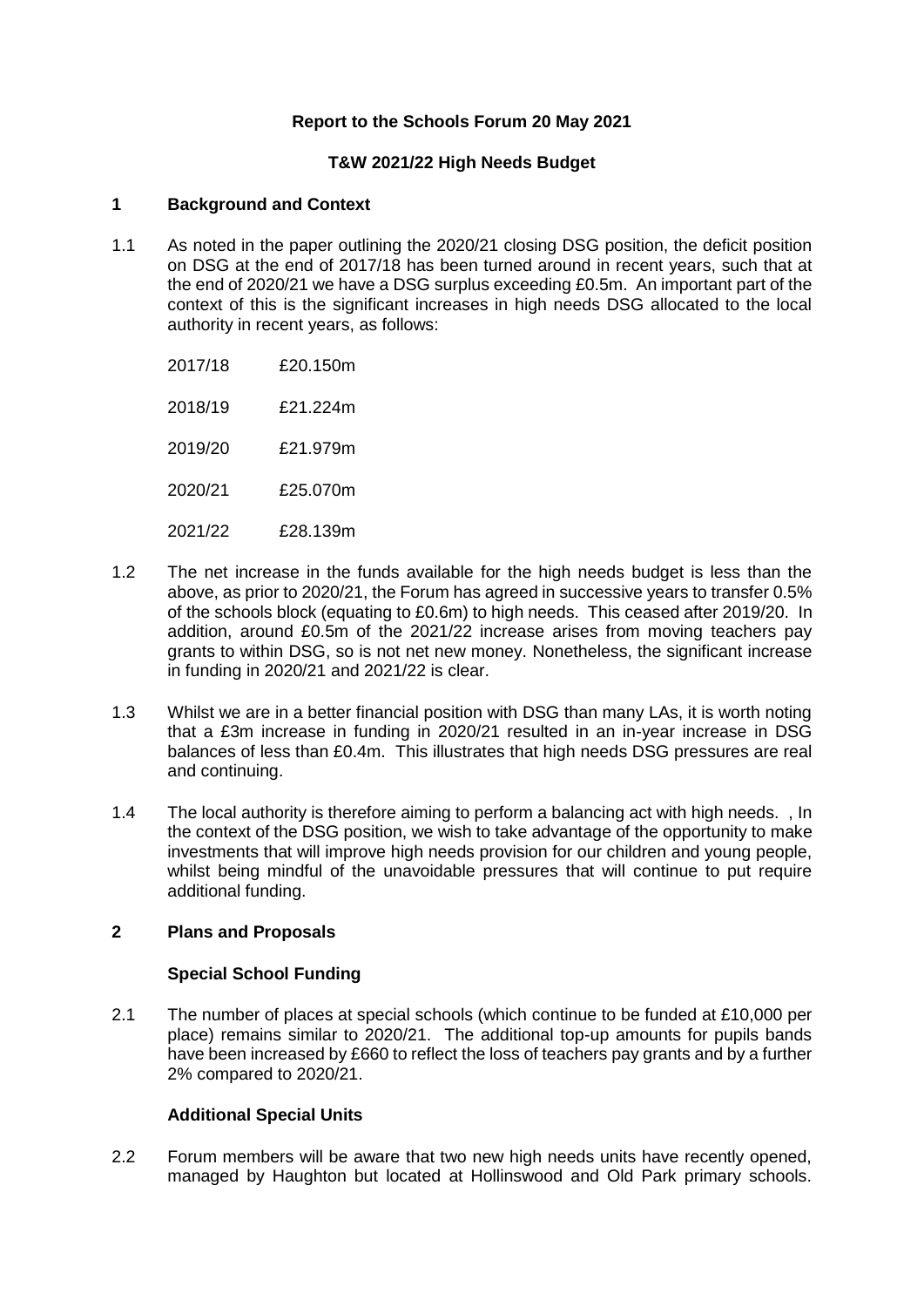These have been successful in relieving pressure on places at Haughton whilst also proving transitional provision between mainstream and special schools.

## 2.3 Three further units are due to open in September, sited at:

Wrockwardine Wood Infants. This will provide provision for Bridge pupils. It enables the school to maintain the current level of places, once space borrowed from HLC returns to HLC in September.

John Randall Primary. The school is adjacent to Haughton and the unit will provide additional space to enable Haughton to meet the continuing high demand for places at the school.

Secondary tbc The first secondary resourced provision is planned to open, an eight place unit managed by a special school but located at a secondary school.

## **Social Emotional Mental Health (SEMH) – supporting early intervention**

- 2.4 The local authority has recently commissioned a review of alternative provision (AP) and SEMH provision in the Borough. A full response to the report will be developed with schools and other stakeholders (see below) but one specific issue that was raised was around the variable success of transition arrangements between the primary and secondary sectors.
- 2.5 Where these arrangements are not well developed, the transition between the primary and secondary sectors has led to some children who had previously coped in mainstream provision subsequently finding secondary schools more challenging, with associated issues of behaviour and attendance, in some cases leading to a move out of mainstream provision.
- 2.6 In order to provide support for the initial stages of adjustment to secondary schools, it is proposed to provide additional funding to provide additional support for transition to secondary school provision Term.
- 2.7 Further adaptations to the current SEMH and AP provision in T&W will be discussed over the forthcoming months and are likely to involve consideration of more devolved arrangements with clusters and MATS playing a greater role. Whilst some of this will be a redistribution of existing resources, the authority is also looking to potentially increase investment in earlier interventions to prevent specialist provision being necessary.

## **SEND innovation fund**

- 2.8 The authority has a 'Fairshare fund' for SEN which was previously known as SEN contingency and distributes £100,000 to schools with higher numbers of EHCPs than the school demographics would usually be associated with. A formula is used which ranks schools by deprivation, low prior attainment and EHCP hours (the first 15 of each EHCP only).
- 2.9 In 2020/21 the Fairshare Fund was extended so that in schools could also apply for additional discretionary funding. In 2021/22 we will continue to encourage schools to apply to this fund, with the intention that schools shouldn't feel that they are financially disadvantaged by being as inclusive as they can. We have allocated £100,000 per